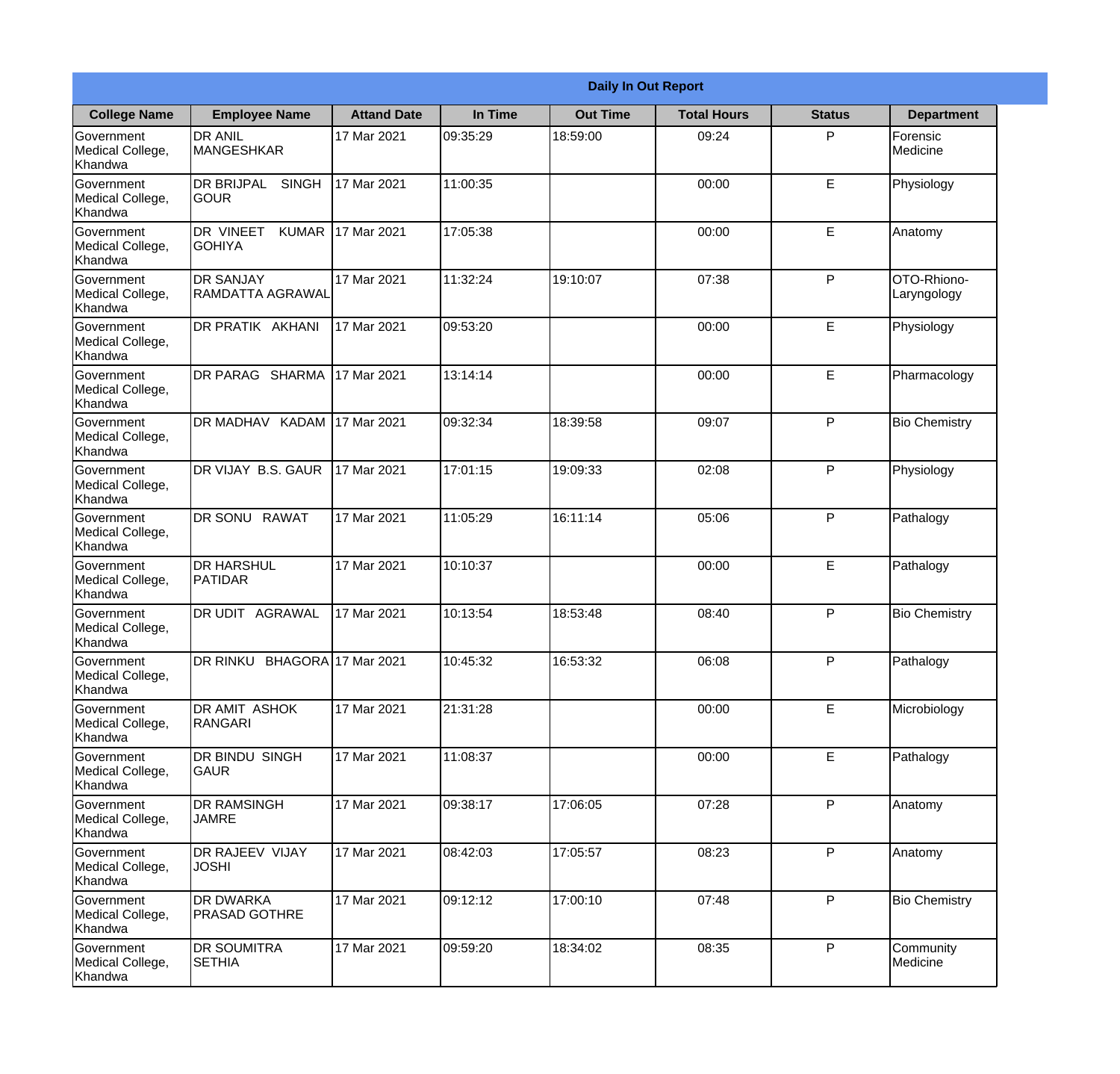| <b>Designation</b>                         | <b>Category</b> |
|--------------------------------------------|-----------------|
| Assistant Professor   Para Clinical        |                 |
| Demonstrator/Tutor   Non Clinical          |                 |
| Professor                                  | Non Clinical    |
| Professor                                  | Clinical        |
| <b>Assistant Professor</b>                 | Non Clinical    |
| Professor                                  | Para Clinical   |
| Assistant Professor                        | Non Clinical    |
| Associate Professor Non Clinical           |                 |
| Demonstrator/Tutor   Para Clinical         |                 |
| <b>Assistant Professor</b>                 | Para Clinical   |
| Associate Professor Non Clinical           |                 |
| <b>Assistant Professor   Para Clinical</b> |                 |
| Professor                                  | Para Clinical   |
| Associate Professor Para Clinical          |                 |
| Demonstrator/Tutor   Non Clinical          |                 |
| <b>Assistant Professor</b>                 | Non Clinical    |
| Demonstrator/Tutor   Non Clinical          |                 |
| Assistant Professor   Para Clinical        |                 |

## **Daily In Out Report**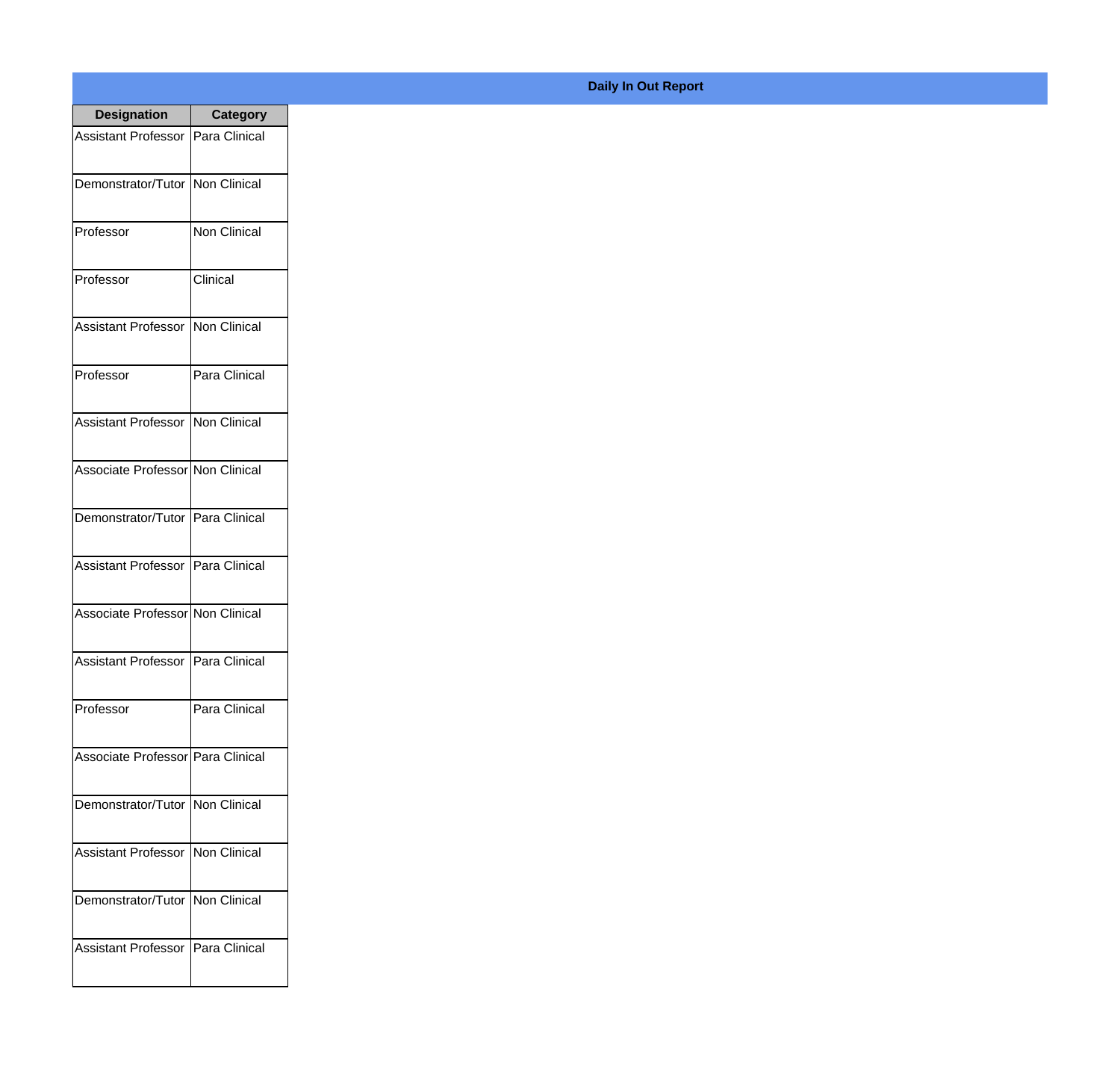|                                                         |                                                       |             |          |          | <b>Daily In Out Report</b> |              |                       |
|---------------------------------------------------------|-------------------------------------------------------|-------------|----------|----------|----------------------------|--------------|-----------------------|
| Government<br>Medical College,<br>Khandwa               | <b>DR SOURYAKANT</b><br><b>VARANDANI</b>              | 17 Mar 2021 | 10:33:24 | 16:31:55 | 05:58                      | P            | Community<br>Medicine |
| Government<br>Medical College,<br>Khandwa               | DR RASHMI YADAV                                       | 17 Mar 2021 | 10:27:13 | 18:12:16 | 07:45                      | P            | Community<br>Medicine |
| <b>Government</b><br>Medical College,<br>Khandwa        | DR LEENA PARIHAR                                      | 17 Mar 2021 | 11:30:09 | 17:52:46 | 06:22                      | P            | Community<br>Medicine |
| Government<br>Medical College,<br>Khandwa               | <b>IMR PIYUSH KUMAR</b><br><b>MISHRA</b>              | 17 Mar 2021 | 10:53:16 | 17:49:58 | 06:56                      | P            | Community<br>Medicine |
| Government<br>Medical College,<br>Khandwa               | DR SACHIN PARMAR 17 Mar 2021                          |             | 10:56:22 | 19:42:55 | 08:46                      | $\mathsf{P}$ | Community<br>Medicine |
| Government<br>Medical College,<br>Khandwa               | DR PRAMILA VERMA 17 Mar 2021                          |             | 12:14:22 |          | 00:00                      | E            | Paediatrics           |
| Government<br>Medical College,<br>Khandwa               | <b>DR MANOJ BALKE</b>                                 | 17 Mar 2021 | 09:50:00 |          | 00:00                      | E            | Ophthalmology         |
| Government<br>Medical College,<br>Khandwa               | <b>DR GARIMA</b><br><b>AGRAWAL VARSHNEY</b>           | 17 Mar 2021 | 10:11:33 |          | 00:00                      | E            | Paediatrics           |
| Government<br>Medical College,<br>Khandwa               | DR PRIYA KAPOOR<br>KAPOOR                             | 17 Mar 2021 | 09:45:49 | 15:23:32 | 05:38                      | $\mathsf{P}$ | Pathalogy             |
| <b>Government</b><br>Medical College,<br>Khandwa        | <b>DR RAJENDRA</b><br><b>SINGH MANDLOI</b>            | 17 Mar 2021 | 09:01:12 | 18:17:05 | 09:16                      | P            | <b>Bio Chemistry</b>  |
| <b>Government</b><br>Medical College,<br><b>Khandwa</b> | <b>DR SEEMA</b><br><b>SUDHAKARRAO</b><br><b>SUTAY</b> | 17 Mar 2021 | 11:21:10 |          | 00:00                      | E            | Forensic<br>Medicine  |
| Government<br>Medical College,<br>Khandwa               | <b>DR AJAY</b><br><b>NARWARIYA</b>                    | 17 Mar 2021 | 13:31:23 | 14:50:48 | 01:19                      | P            | Microbiology          |
| Government<br>Medical College,<br>Khandwa               | DR RAKESH SINGH<br><b>HAZARI</b>                      | 17 Mar 2021 | 13:13:48 |          | 00:00                      | E            | Pathalogy             |
| Government<br>Medical College,<br>Khandwa               | <b>DR NISHA</b><br>KAITHWAS                           | 17 Mar 2021 | 10:30:04 | 13:33:44 | 03:03                      | $\mathsf{P}$ | Psychiatry            |
| Government<br>Medical College,<br>Khandwa               | <b>DR ANANT</b><br><b>TUKARAM PAWAR</b>               | 17 Mar 2021 | 11:03:30 |          | 00:00                      | E            | Community<br>Medicine |
| Government<br>Medical College,<br>Khandwa               | DR SHAIKH M.KHALIQ 17 Mar 2021                        |             | 10:28:17 |          | 00:00                      | E            | <b>Bio Chemistry</b>  |
| Government<br>Medical College,<br>Khandwa               | <b>DR RAJU</b>                                        | 17 Mar 2021 | 09:11:32 | 16:23:36 | 07:12                      | $\mathsf{P}$ | Forensic<br>Medicine  |
| Government<br>Medical College,<br>Khandwa               | <b>DR MAHENDRA</b><br>PANWAR                          | 17 Mar 2021 | 09:51:00 |          | 00:00                      | E            | Orthopaedics          |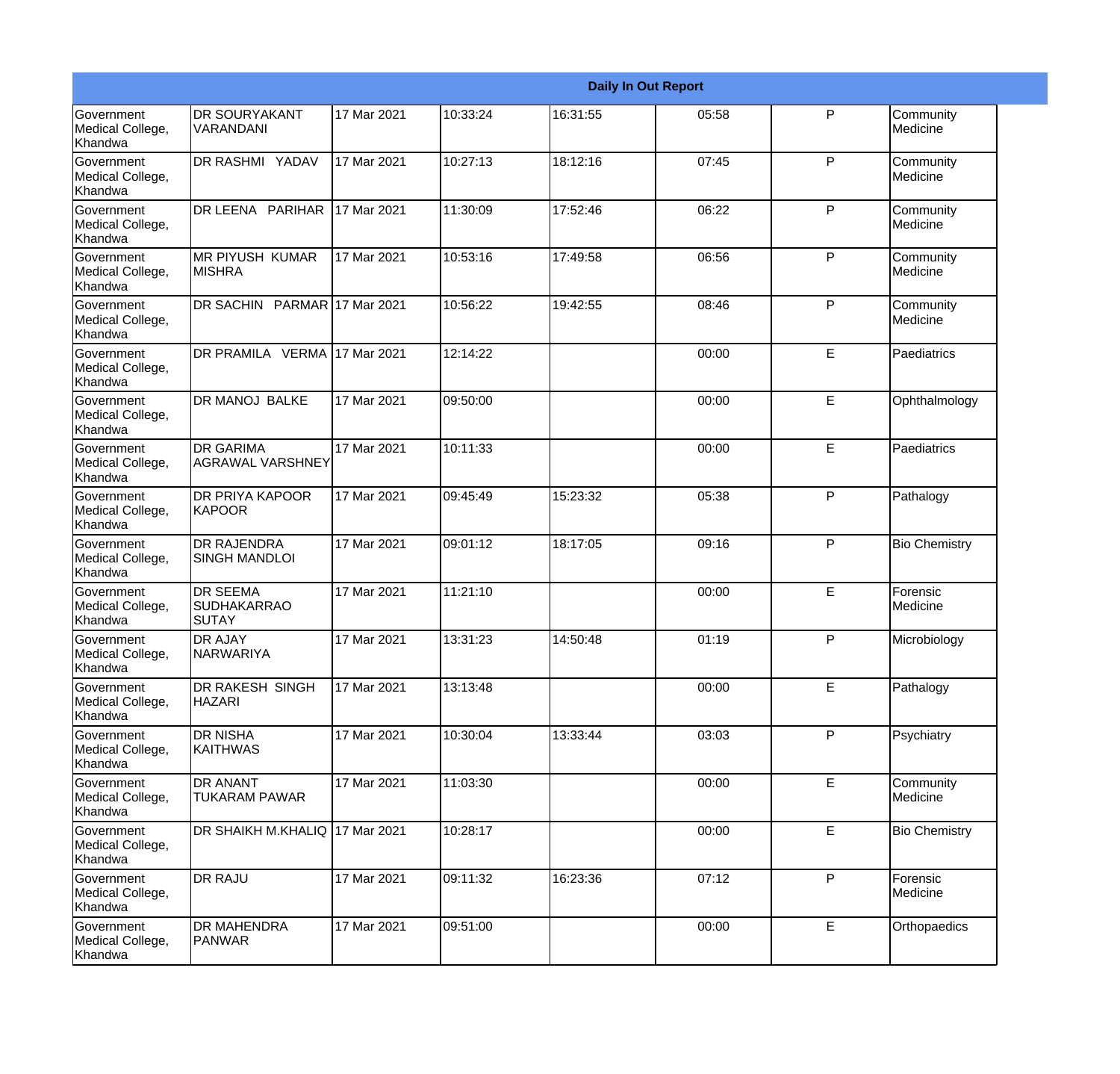| Demonstrator/Tutor Para Clinical<br>Assistant Professor Para Clinical<br>Assistant Professor Para Clinical<br>Para Clinical<br>Assistant Professor Para Clinical<br>Clinical<br>Assistant Professor Clinical<br>Associate Professor Clinical |
|----------------------------------------------------------------------------------------------------------------------------------------------------------------------------------------------------------------------------------------------|
|                                                                                                                                                                                                                                              |
|                                                                                                                                                                                                                                              |
|                                                                                                                                                                                                                                              |
|                                                                                                                                                                                                                                              |
|                                                                                                                                                                                                                                              |
|                                                                                                                                                                                                                                              |
|                                                                                                                                                                                                                                              |
|                                                                                                                                                                                                                                              |
|                                                                                                                                                                                                                                              |
|                                                                                                                                                                                                                                              |
|                                                                                                                                                                                                                                              |
| Demonstrator/Tutor Para Clinical                                                                                                                                                                                                             |
|                                                                                                                                                                                                                                              |
| Demonstrator/Tutor Non Clinical                                                                                                                                                                                                              |
| Para Clinical                                                                                                                                                                                                                                |
| Demonstrator/Tutor Para Clinical                                                                                                                                                                                                             |
|                                                                                                                                                                                                                                              |
| Para Clinical                                                                                                                                                                                                                                |
| Assistant Professor Clinical                                                                                                                                                                                                                 |
| Para Clinical                                                                                                                                                                                                                                |
|                                                                                                                                                                                                                                              |
| Non Clinical                                                                                                                                                                                                                                 |
| Demonstrator/Tutor Para Clinical                                                                                                                                                                                                             |
|                                                                                                                                                                                                                                              |
| Assistant Professor Clinical                                                                                                                                                                                                                 |
|                                                                                                                                                                                                                                              |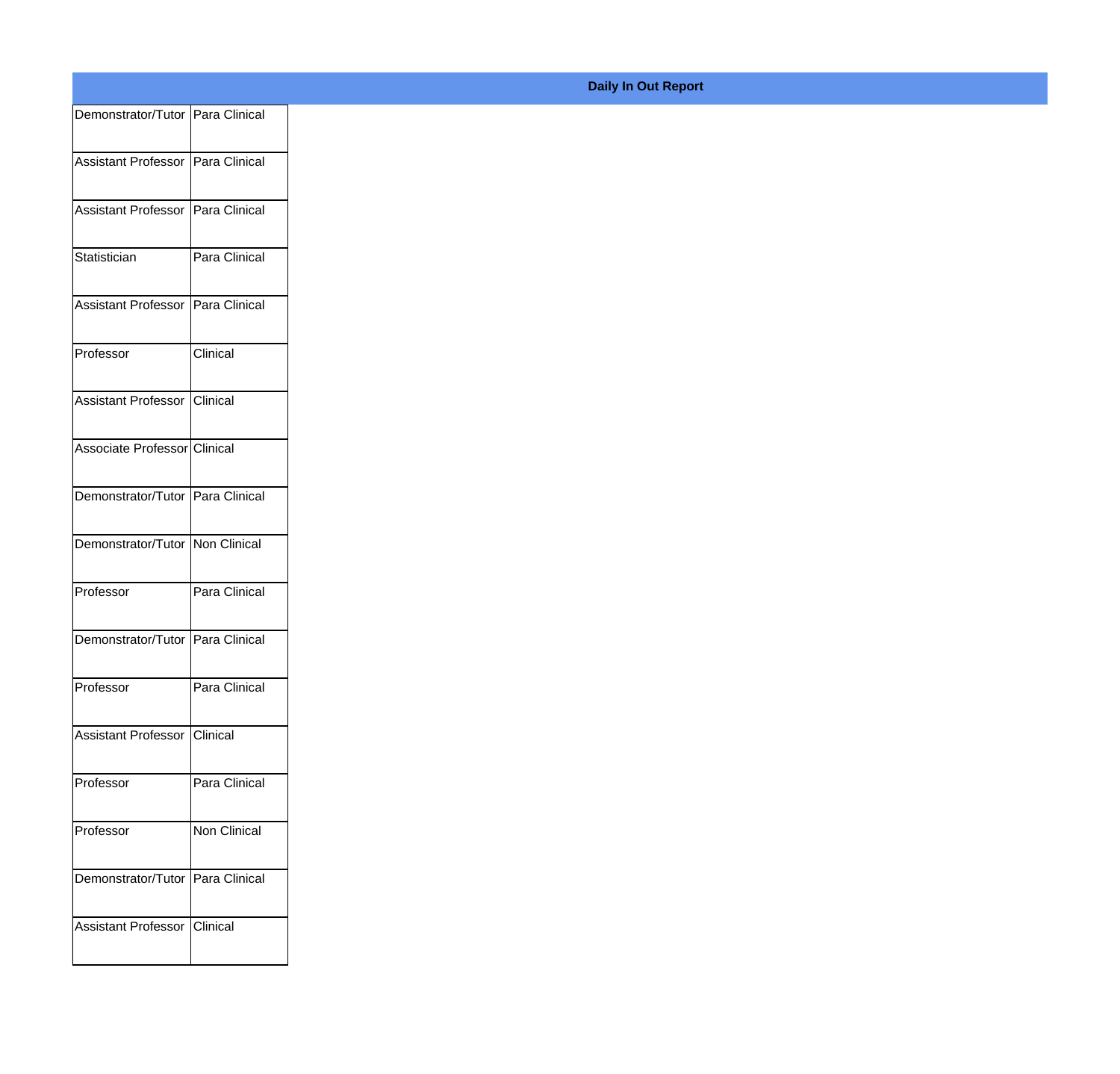|                                                  |                                                       |             |          |          | <b>Daily In Out Report</b> |              |                             |
|--------------------------------------------------|-------------------------------------------------------|-------------|----------|----------|----------------------------|--------------|-----------------------------|
| <b>Government</b><br>Medical College,<br>Khandwa | <b>DR SITARAM</b><br><b>SOLANKI</b>                   | 17 Mar 2021 | 10:51:37 | 18:17:16 | 07:26                      | $\mathsf{P}$ | Forensic<br>Medicine        |
| Government<br>Medical College,<br>Khandwa        | <b>DR RANJEET</b><br><b>BADOLE</b>                    | 17 Mar 2021 | 10:25:54 |          | 00:00                      | E            | <b>General Medicine</b>     |
| Government<br>Medical College,<br>Khandwa        | <b>DR ASHOK</b><br><b>BHAUSAHEB NAJAN</b>             | 17 Mar 2021 | 10:14:22 |          | 00:00                      | E            | Forensic<br>Medicine        |
| Government<br>Medical College,<br>Khandwa        | <b>DR NITESHKUMAR</b><br>KISHORILAL<br><b>RATHORE</b> | 17 Mar 2021 | 10:08:45 | 17:22:18 | 07:14                      | P            | Pharmacology                |
| <b>Government</b><br>Medical College,<br>Khandwa | <b>DR PRIYESH</b><br><b>MARSKOLE</b>                  | 17 Mar 2021 | 08:08:23 | 14:36:21 | 06:28                      | $\mathsf{P}$ | Community<br>Medicine       |
| Government<br>Medical College,<br>Khandwa        | <b>DR PRIYESH</b><br><b>MARSKOLE</b>                  | 17 Mar 2021 | 18:12:09 |          | 06:28                      | P            | Community<br>Medicine       |
| <b>Government</b><br>Medical College,<br>Khandwa | <b>DR SANGEETA</b><br><b>CHINCHOLE</b>                | 17 Mar 2021 | 10:58:30 | 16:57:54 | 05:59                      | P            | Physiology                  |
| Government<br>Medical College,<br>Khandwa        | DR NEERAJ KUMAR                                       | 17 Mar 2021 | 09:48:23 | 18:19:10 | 08:31                      | P            | Dentisry                    |
| <b>Government</b><br>Medical College,<br>Khandwa | DR SUNIL BAJOLIYA                                     | 17 Mar 2021 | 17:06:12 |          | 00:00                      | E            | OTO-Rhiono-<br>Laryngology  |
| <b>Government</b><br>Medical College,<br>Khandwa | DR NISHA MANDLOI<br>PANWAR                            | 17 Mar 2021 | 09:51:18 | 16:24:00 | 06:33                      | P            | Obstetrics &<br>Gynaecology |
| <b>Government</b><br>Medical College,<br>Khandwa | DR NANDINI DIXIT                                      | 17 Mar 2021 | 13:36:13 |          | 00:00                      | E            | Paediatrics                 |
| Government<br>Medical College,<br>Khandwa        | <b>DR SATISH</b><br><b>CHANDEL</b>                    | 17 Mar 2021 | 11:31:22 |          | 00:00                      | E            | Pharmacology                |
| Government<br>Medical College,<br>Khandwa        | <b>DR MUKTESHWARI</b><br><b>GUPTA</b>                 | 17 Mar 2021 | 11:27:37 | 18:25:36 | 06:58                      | $\mathsf{P}$ | Pharmacology                |
| Government<br>Medical College,<br>Khandwa        | DR PURTI AGARWAL<br>SAINI                             | 17 Mar 2021 | 10:39:26 | 16:39:17 | 06:00                      | P            | Pathalogy                   |
| Government<br>Medical College,<br>Khandwa        | DR YASHPAL RAY                                        | 17 Mar 2021 | 11:07:00 |          | 00:00                      | E            | Anatomy                     |
| Government<br>Medical College,<br>Khandwa        | <b>DR VISHAL</b><br><b>KUMAR</b><br><b>THAKRE</b>     | 17 Mar 2021 | 10:55:46 |          | 00:00                      | E            | Physiology                  |
| Government<br>Medical College,<br>Khandwa        | <b>MOHIT GARG</b>                                     | 17 Mar 2021 | 09:40:34 |          | 00:00                      | E            | <b>General Medicine</b>     |
| Government<br>Medical College,<br>Khandwa        | RENU WAGHMARE                                         | 17 Mar 2021 | 11:25:20 |          | 00:00                      | E            | Community<br>Medicine       |